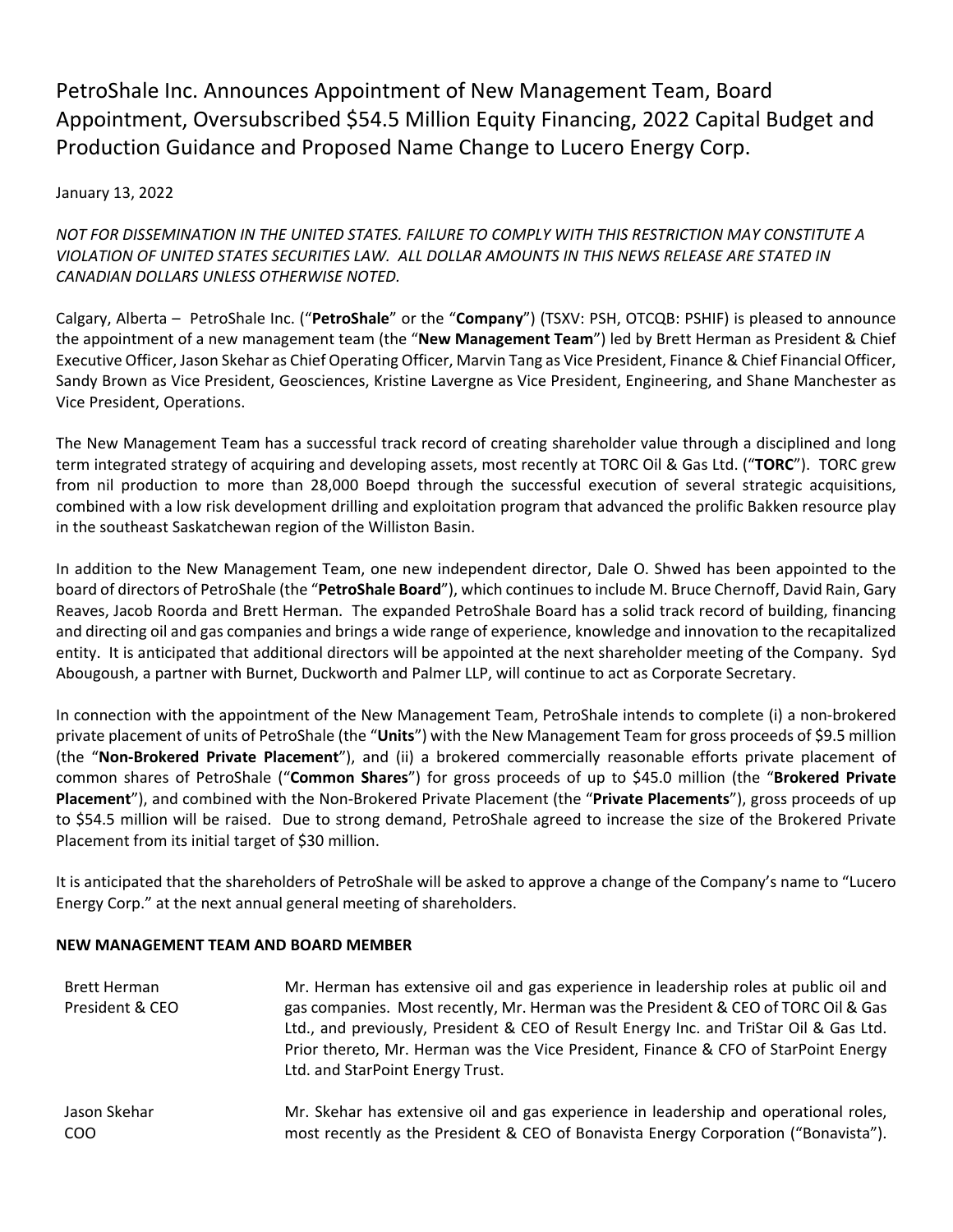|                                            | Prior thereto, Mr. Skehar was the President & Chief Operating Officer of Bonavista and<br>its predecessor, Bonavista Energy Trust.                                                                                                                                                                                                                                                                                                                                                                                                                                                                                                                                                                                                                  |
|--------------------------------------------|-----------------------------------------------------------------------------------------------------------------------------------------------------------------------------------------------------------------------------------------------------------------------------------------------------------------------------------------------------------------------------------------------------------------------------------------------------------------------------------------------------------------------------------------------------------------------------------------------------------------------------------------------------------------------------------------------------------------------------------------------------|
| <b>Marvin Tang</b><br>VP Finance & CFO     | Mr. Tang has over 17 years of oil and gas experience in various financial and compliance<br>related roles, most recently as the VP & Controller of TORC Oil & Gas Ltd. Prior thereto,<br>Mr. Tang was the Manager of Financial Reporting of Result Energy Inc. and TriStar Oil &<br>Gas Ltd.                                                                                                                                                                                                                                                                                                                                                                                                                                                        |
| Sandy Brown<br><b>VP Geosciences</b>       | Mr. Brown has significant geological oil and gas experience, particularly in the Williston<br>Basin, and most recently was the VP Geosciences at TORC Oil & Gas Ltd. Previously, Mr.<br>Brown was the New Ventures Manager/Senior Geological Advisor of Apache Canada,<br>and prior thereto, the Vice President, Exploration of Rock Energy.                                                                                                                                                                                                                                                                                                                                                                                                        |
| Kristine Lavergne<br><b>VP Engineering</b> | Ms. Lavergne has over 18 years of oil and gas engineering experience, particularly in the<br>Williston Basin, and most recently was the Engineering Manager of TORC Oil & Gas Ltd.<br>Prior thereto, Ms. Lavergne specialized in various engineering roles at Legacy Oil + Gas<br>Inc., TriStar Oil & Gas Ltd., and Harvest Energy Trust.                                                                                                                                                                                                                                                                                                                                                                                                           |
| Shane Manchester<br><b>VP Operations</b>   | Mr. Manchester has significant oil and gas engineering and operations experience,<br>particularly in the Williston Basin, and most recently was the VP Operations of TORC Oil<br>& Gas Ltd. Previously, Mr. Manchester was the Vice President, Operations of Vero<br>Energy Inc., and prior thereto, the Production & Engineering Manager of True Energy<br>Inc.                                                                                                                                                                                                                                                                                                                                                                                    |
| Dale O. Shwed                              | Mr. Shwed is currently the President and Chief Executive Officer of Crew Energy Inc.<br>Mr. Shwed graduated from the University of Alberta with a Bachelor of Science degree<br>in Geology in 1980, and has held positions of increasing responsibility with various<br>exploration and production companies before founding Baytex Energy Ltd. ("Baytex")<br>in 1993. He was the President and Chief Executive Officer overseeing the operations of<br>Baytex, growing production to over 40,000 boe/d. In 2003, Baytex was reorganized into<br>Baytex Energy Corp. and Crew Energy Inc. Mr. Shwed served on the Board of Directors<br>of TORC Oil & Gas Ltd. from 2012 to 2021, and is currently on the Board of Directors of<br>Inplay Oil Corp. |

## **CORPORATE STRATEGY**

The New Management Team has a strong track record of disciplined operating and consolidating success in the Williston Basin, where PetroShale's existing asset base is located (within the prolific North Dakota Bakken). The New Management Team believes PetroShale's assets, currently producing in excess of 10,000 boe/d (approximately 85% light oil and natural gas liquids) offer compelling economic returns. With the resulting financial returns enhanced by increasingly positive market conditions, the New Management Team is excited to implement a proven disciplined strategy of acquiring and exploiting assets. This entry point, combined with the New Management Team's experience in consolidating and integrating acquisitions, as well as exploiting and exploring for resource‐in‐place assets in the Williston Basin, will provide a platform for focused growth through strategic acquisitions and internally generated prospects.

#### **PRIVATE PLACEMENTS**

Pursuant to the Non‐Brokered Private Placement, the New Management Team, together with additional subscribers identified by the New Management Team, will subscribe for 23,750,000 Units at a price of \$0.40 per Unit for total proceeds of \$9.5 million. Each Unit will be comprised of one Common Share and one warrant ("**Warrant**") entitling the holder to purchase one Common Share at a price of \$0.475 per Common Share for a period of 5 years from the issuance date. The Warrants will vest and become exercisable as to one‐third upon the 20‐day volume weighted average trading price of the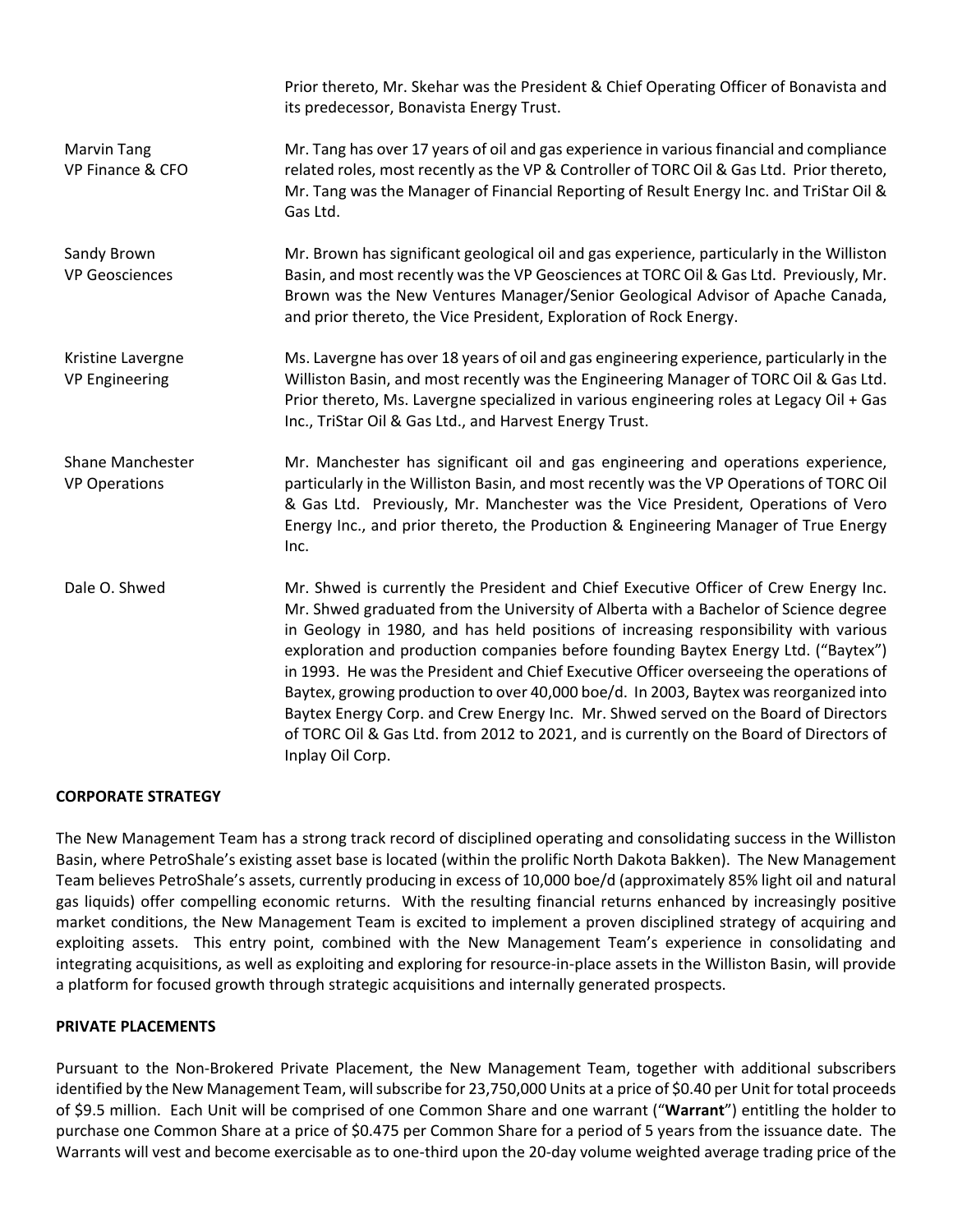Common Shares (the "**Trading Price**") equalling or exceeding \$0.67 per Common Share, an additional one‐third upon the Trading Price equalling or exceeding \$0.83 per Common Share and the final one‐third upon the Trading Price equalling or exceeding \$0.95 per share.

Concurrent with the appointment of the New Management Team and the Non‐Brokered Private Placement, PetroShale has entered into an agreement, on a commercially reasonable efforts private placement basis, with a syndicate of agents led by Peters & Co. Limited for 112,500,000 Common Shares at a price of \$0.40 per Common Share for gross proceeds of up to \$45 million. Closing of the Brokered Private Placement is expected to occur on or about February 2, 2022. Proceeds from the Private Placements will be used to reduce debt and for general corporate purposes, positioning the Company to execute on a disciplined corporate strategy.

All securities issued in connection with the Private Placements will be subject to a Canadian statutory hold period of four months plus one day from the respective date of closing.

The Company's two largest shareholders, FR XIII PetroShale Holdings L.P. and M Bruce Chernoff, have waived their respective rights to participate in each of the Non-Brokered Private Placement and the Brokered Private Placement in order to maintain their current pro‐rata ownership positions and are not expected to acquire any Common Shares as part of the Company's Private Placements.

## **2022 CAPITAL BUDGET AND PRODUCTION GUIDANCE**

PetroShale is pleased to announce the Company's Board of Directors has approved a 2022 capital budget of US\$45 million (CDN\$57 million), subject to completing the Private Placements. PetroShale's strategic objectives associated with the 2022 capital budget are consistent with the New Management Team's long term objectives of delivering disciplined per share growth in combination with maintaining financial flexibility.

PetroShale's 2022 capital budget is specifically focused on:

- Investing in higher rate of return, lower risk light oil opportunities across the Company's high quality, low risk development drilling inventory;
- Maximizing free cash flow through an efficient capital program focused on high graded development drilling opportunities;
- Moderating the Company's production decline profile;
- Directing the pace of the capital program to maintain spending flexibility throughout the year; and
- Maintaining PetroShale's strong financial position and flexibility to take advantage of additional growth opportunities as they arise.

PetroShale's capital program in 2022 is focused on light oil development projects, with the majority of the capital directed to drilling, completions and tie‐ins(greater than 85%) with the remainder allocated to operational and facility optimization to maximize production efficiency.

With the strong performance of the Company's underlying production base, PetroShale anticipates that the US\$45 million (CDN\$57 million) 2022 capital budget will result in 2022 average production between 10,500‐11,000 boepd (85% light oil & natural gas liquids) and exit guidance of 11,000 boepd (85% light oil and natural gas liquids) while improving the production decline profile below 25% by year end.

At current commodity prices, the recapitalized entity is expected to generate greater than \$130 million of cash flow in 2022, and combined with the Private Placement proceeds, net debt is expected to be less than \$82 million (or 0.6 times net debt/cash flow) at the end of 2022.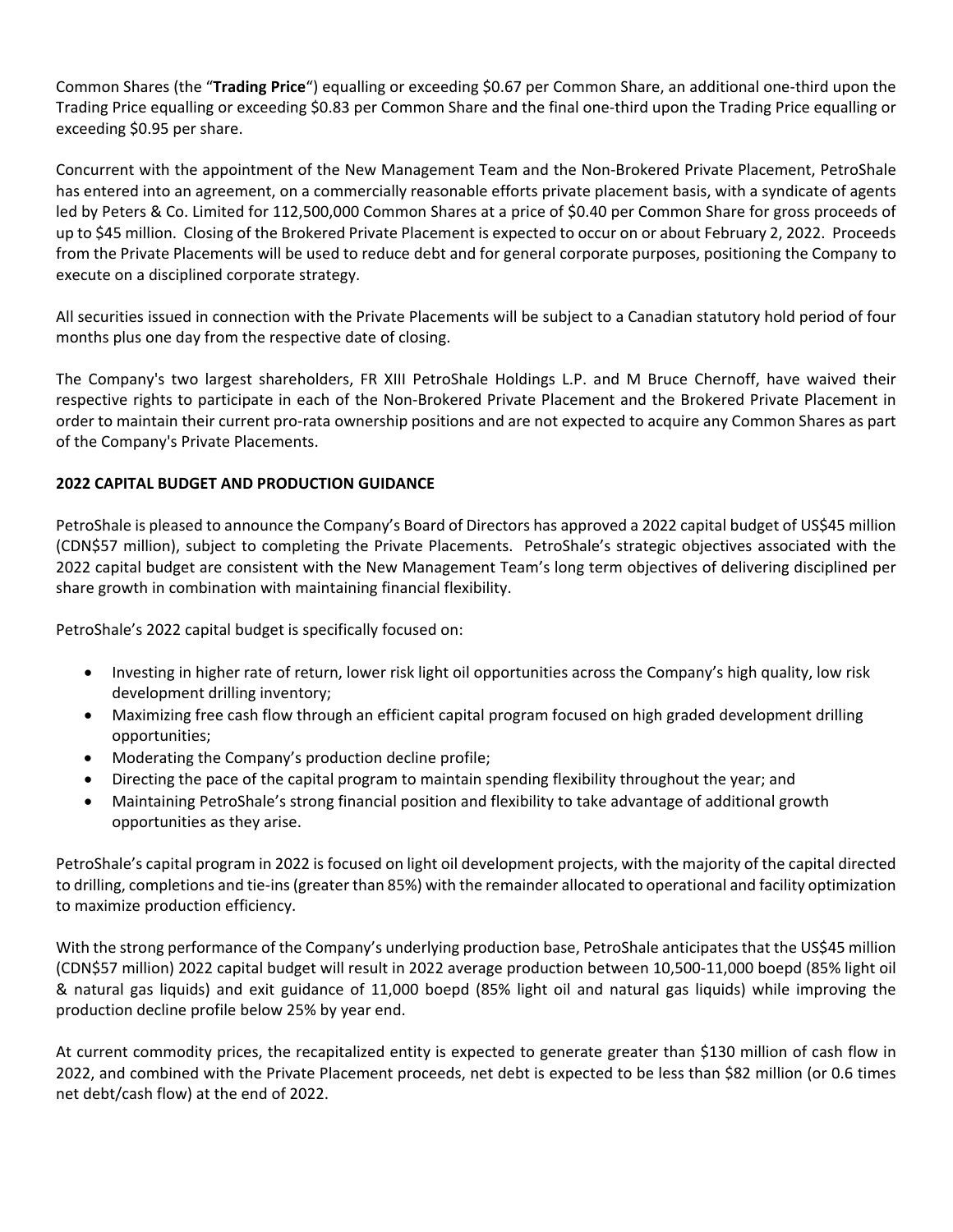#### **STOCK EXCHANGE APPROVALS**

Completion of the Private Placements, is subject to certain conditions, including the approval of the TSXV, and is expected to occur on or about February 2, 2022 assuming all conditions have been met by such day. The Private Placements are not expected to materially affect control of PetroShale nor create a new control person of the Company.

### **ADVISORS**

Peters & Co. Limited is acting as exclusive financial advisor to the New Management Team. Burnet, Duckworth and Palmer LLP is acting as counsel to PetroShale, and McCarthy Tétrault LLP is acting as counsel to the syndicate of agents led by Peters & Co. Limited in respect of the Brokered Private Placement.

## **OUTLOOK**

PetroShale has built a sustainable growth platform of light oil focused assets. The stability of the high quality, lower decline, light oil assets in the Bakken resource play in North Dakota positions PetroShale to provide value creation through a disciplined long term focused growth strategy.

PetroShale has the following key operational and financial attributes:

| <b>Production Guidance</b>                         | 2022E Average: 10,500 - 11,000 boepd (85% light oil and liquids) |
|----------------------------------------------------|------------------------------------------------------------------|
|                                                    | 2022E Exit: 11,000 boepd (85% light oil and liquids)             |
|                                                    |                                                                  |
| Total Proved plus Probable Reserves <sup>(1)</sup> | Approximately 72 MMboe (87% light oil and liquids)               |
|                                                    |                                                                  |
| <b>Sustainability Assumptions</b>                  | Corporate production decline: 30% (2022E)                        |
|                                                    | Capital Efficiency <sup>(2),(3)</sup> : \$17,000/boepd (IP 365)  |
|                                                    |                                                                  |
| 2022 Capital Program <sup>(3)</sup>                | US\$45 million (CDN\$57 million)                                 |
|                                                    |                                                                  |
| Year-end net debt $(2022E)^{(4)}$                  | \$134 million (\$82 million pro forma the Private Placements)    |
|                                                    |                                                                  |
| Common Shares Outstanding (basic)                  | 521 million (657 million pro forma the Private Placements)       |

Notes:

(1) All reserves information in this press release are gross reserves. The reserve information for PetroShale in the foregoing table is derived from the independent engineering report effective December 31, 2020 prepared by Netherland Sewell & Associates evaluating the oil, NGL and natural gas reserves attributable to all of the Company's properties.

(2) Capital efficiency is a measure of forecast capital expenditures divided by forecast production additions.

(3) Assumes a foreign exchange rate of US\$1.00 = CDN\$1.2529.

(4) Year‐end net debt (2022E) does not include proceeds from the exercise of any Warrants.

For further information please contact:

Brett Herman President and Chief Executive Officer PetroShale Inc. Telephone: 403‐266‐1717

Marvin Tang Vice President Finance and Chief Financial Officer PetroShale Inc. Telephone: 403‐266‐1717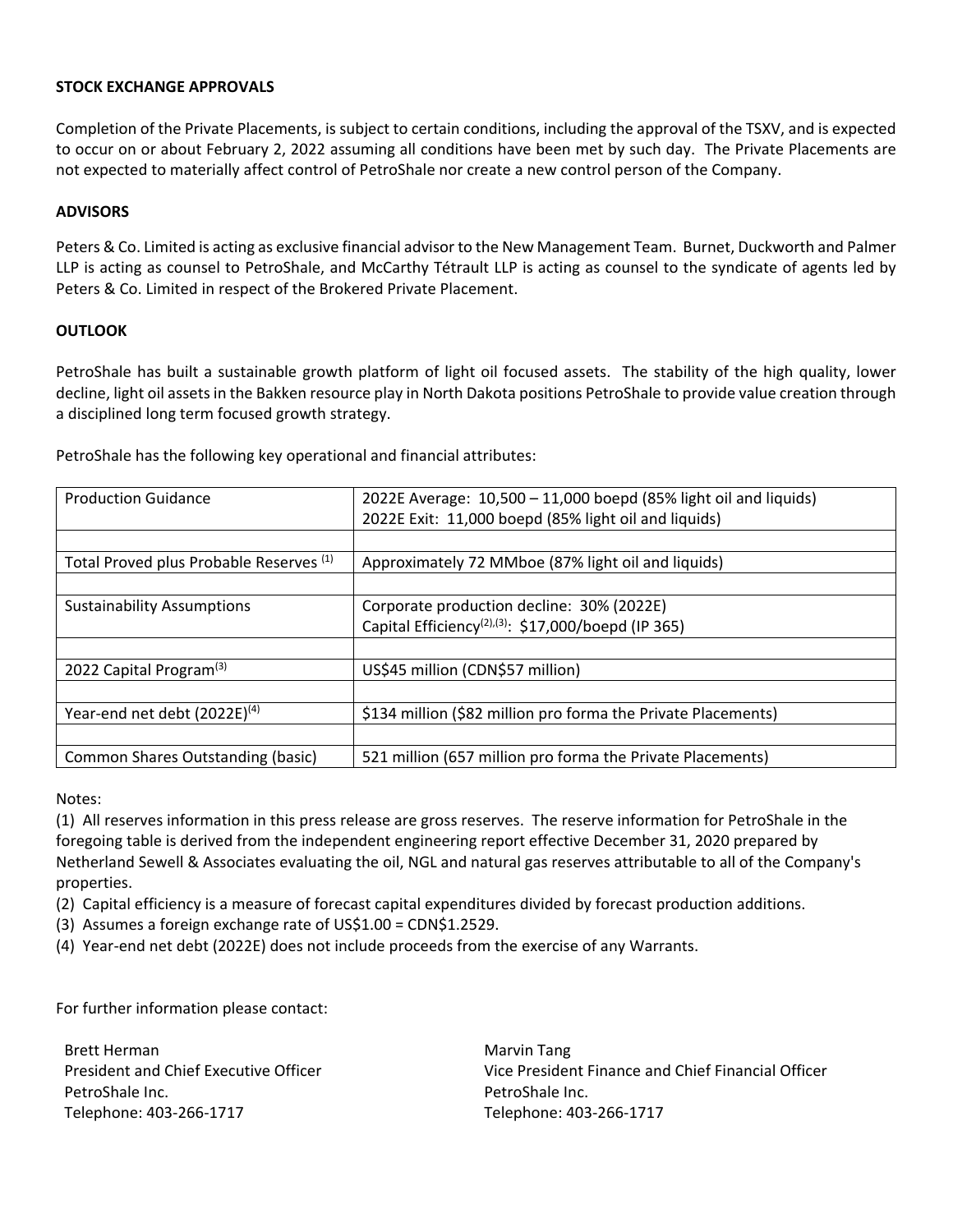This press release is not an offer of the securities for sale in the United States. The securities have not been registered under the U.S. Securities Act of 1933, as amended, and may not be offered or sold in the United States absent registration or an exemption from registration. This press release shall not constitute an offer to sell or the solicitation of an offer to buy nor shall there be any sale of the securities in any state in which such offer, solicitation or sale would be unlawful.

## *FORWARD‐LOOKING STATEMENTS*

This press release contains forward-looking statements and forward-looking information (collectively, "forward-looking statements"). More particularly, this press release contains forward-looking statements concerning: the number, the price and the type of securities to be issued by PetroShale pursuant to the Private Placements; the aggregate proceeds from the proposed Private Placements and the anticipated use of proceeds therefrom; PetroShale's estimates of year end net debt, including following the Private Placements; estimated cash flow from PetroShale's assets; the new and existing directors of the PetroShale Board and members of the New Management Team following completion of the Private Placements; PetroShale's future production estimates; the manner in which the 2022 capital budget will be spent, including the types of capital expenditures; the ability of incoming New Management Team to repeat its financial and operational success through on completion of the Private Placements; the business plan of PetroShale following the completion of the Private Placements; the expectations relating to business advantages and opportunities in the oil and gas industry given current market conditions; expectations as to the corporate decline rate and capital efficiency; the expectation that the name of the Company will be changed following completion of the Private Placements. In addition, the use of any of the words *"guidance", "initial, "scheduled", "can", "will", "prior to", "estimate", "anticipate", "believe", "should", "forecast", "future", "continue", "may", "expect", and similar expressions are intended to identify forward‐looking statements.*

The forward-looking statements contained in this press release are based on certain key expectations and assumptions made by PetroShale including but not limited to expectations and assumptions concerning the availability of capital, current legislation, egress constraints, receipt of required regulatory approvals, the success of future drilling, development and acquisition activities, the performance of existing wells, the growth and acquisition strategy of the New Management *Team, general economic conditions, availability of required equipment and services, assumptions of future commodity prices, Canada‐U.S. exchange rate, and other assumptions identified herein, including certain expectations and assumptions made by PetroShale in respect thereof. Although PetroShale believes that the expectations and assumptions* on which the forward-looking statements are based are reasonable, undue reliance should not be placed on the forwardlooking statements because there is no assurance that they will prove to be correct. Since forward-looking statements address future events and conditions, by their very nature they involve inherent risks and uncertainties. Actual results could differ materially from those currently anticipated due to a number of factors and risks. These include, but are not limited to, risks associated with the oil and gas industry in general (including but not limited to operational risks in development, exploration and production); delays or changes in plans with respect to exploration or development projects; receiving all necessary approvals for the Private Placements (including that of the TSXV) and the name change and any conditions to *such approvals; capital expenditures, acquisitions or other corporate transactions; the uncertainty of reserve estimates; the uncertainty of estimates and projections relating to production, costs and expenses, and health, safety and* environmental risks, commodity price and exchange rate fluctuations, changes in legislation affecting the oil and gas industry and uncertainties resulting from potential delays or changes in plans with respect to exploration or development *projects or capital expenditures.* 

To the extent any guidance or forward looking statements herein constitute a financial outlook or future oriented financial information ("FOFI"), including PetroShale's potential cash flow in 2022 and net debt at the end of 2022, they are made as of the date hereof and included herein to provide prospective investors with an understanding the plans and assumptions for budgeting purposes and prospective investors are cautioned that the information may not be appropriate for other purposes. Readers are cautioned that the assumptions used in the preparation of such information, although considered reasonable at the time of preparation, may prove to be imprecise and, as such, undue reliance should not be placed on any financial outlook or FOFI. PetroShale's actual results, performance or achievement following the completion of the Private Placements could differ materially from those expressed in, or implied by, these FOFI, or if any of them do so, what benefits PetroShale will derive therefrom. PetroShale disclaims any intention or obligation to update or revise any FOFI statements, *whether as a result of new information, future events or otherwise, except as required by law.*